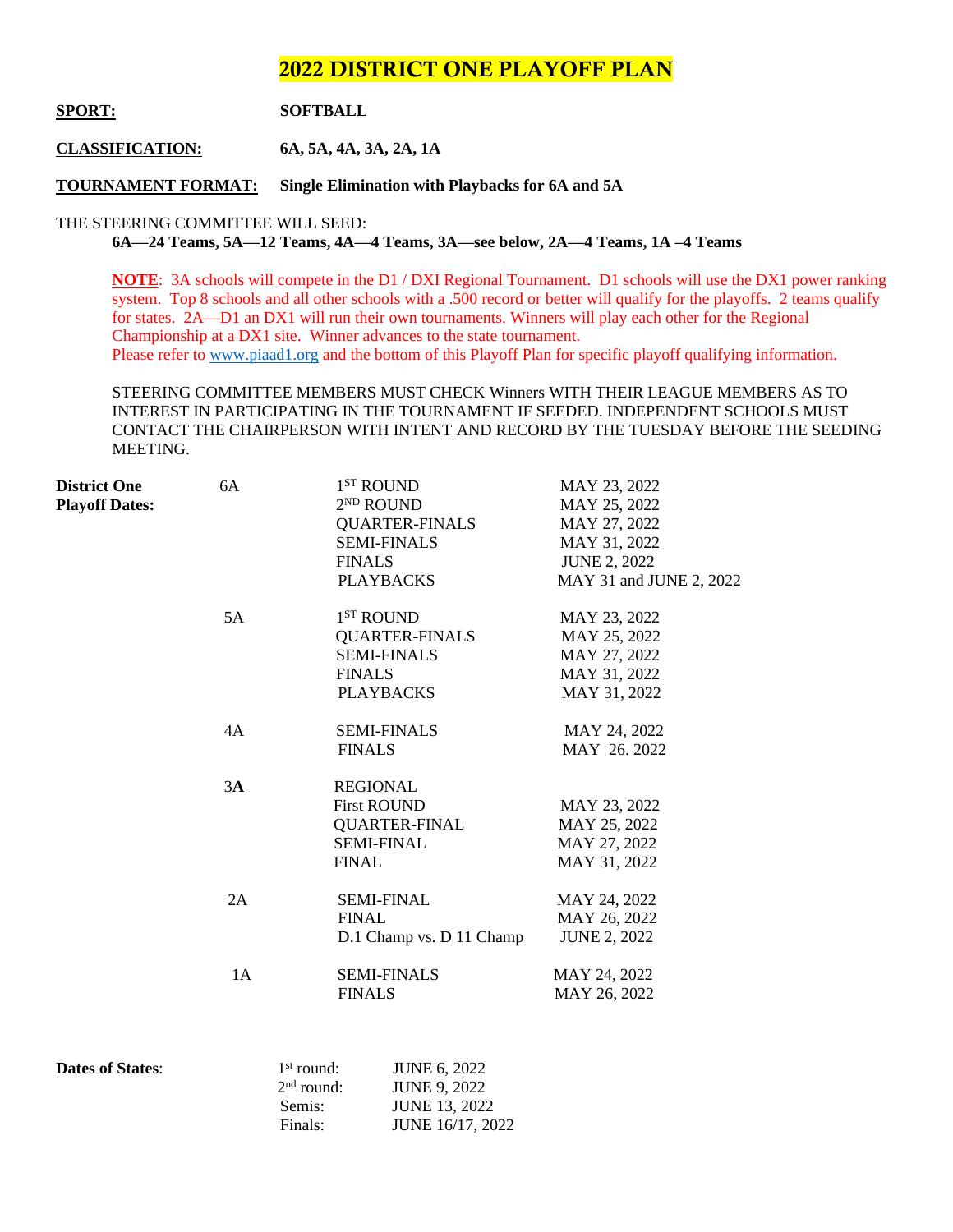**SITES & TIMES:** ALL GAMES THROUGH AND INCLUDING THE SEMI-FINALS WILL BE PLAYED AT THE FIELD OF THE HIGHER SEEDED TEAM. IF THAT FIELD IS NOT PLAYABLE, THE FOLLOWING PROCESS WILL BE USED: (1) ANOTHER FIELD IN THE LEAGUE OF THE HIGHER SEEDED TEAM WILL BE CONSIDERED. (2) THE LOWER SEEDED TEAM'S FIELD. ALL FINALS WILL BE PLAYED ON NEUTRAL FIELDS SELECTED FOR LOCATION AND **SUITABILITY**. ALL GAMES SHOULD START AT 4:00 PM UNLESS MUTUALLY AGREED ON BY BOTH SCHOOLS AND APPROVED BY THE CHAIRPERSON. HOME TEAM OR TEAM TRAVELING THE SHORTEST DISTANCE TAKES THE FIELDING PRACTICE FROM 3:30-3:40. VISITING TEAM OR THE TEAM TRAVELING THE FARTHEST TAKES FIELDING PRACTICE FROM 3:40-3:50. NO BATTING PRACTICE ON THE GAME FIELD. FOR FINAL GAMES, THE HIGHER SEEDED TEAM IS THE HOME TEAM ON A NEUTRAL FIELD.

**HOME TEAM:** For all games in the tournaments, the higher seeded team will be the home team.

**1Seeding Meeting**: Thursday 5/19/22 via zoom 7:30.

# **METHOD OF**

**SEEDING:**

 **Teams will be seeded in the tournament by using the power ranking system described below: Win points—5 points for each win.**

 **Schedule points—winning percentage of all opponents on your schedule X5. Bonus points—the winning percentage of the team that your team defeated X12.** All schools on your schedule are now included in the calculation including non-PIAA schools. The power ranking is determined by dividing the sum of all the win points, schedule points and bonus points by the number of games played. It is strongly recommended that you play all 20 games. All games should be completed the day prior to the seeding meeting. Coaches of the winning team must report their score to the Score Service-- 800-756-4570. If you play a non- PIAA school or a non-District One school you must find their win-loss record by noon on May 18 and forward that record to Morgan Funsten (morg2316@yahoo.com)

#### **OFFICIALS:** THE OFFICIALS ARE ASSIGNED BY THE DISTRICT 1 OFFICIALS' REPRESENTATIVE

**TICKETS:** No admission will be charged at games.

- **ENTRY FEE: NONE ASSESSED THIS YEAR**
- AWARDS: 1<sup>ST</sup> PLACE TEAM RECEIVES A TROPHY AND 20 PLAYER MEDALLIONS. 2ND PLACE TEAM RECEIVES 20 PLAYER MEDALLIONS.

#### **NUMBER OF TEAMS QUALIFYING FOR STATES:**

**6A—6 Teams, 5A—3 Teams, 4A—1 Team, 3A—2 Teams from Regional Championship, 2A—1 Team from Regional Championship, A—1 Team**

| <b>DISTRICT CHAIRPERSON:</b> | <b>Sheila Murphy</b>    |
|------------------------------|-------------------------|
|                              | 14001 Kelvin Ave.       |
|                              | <b>Phila. Pa. 19116</b> |

#### **SCORE REPORTING For District One Tournament Play:**

WINNING TEAM MUST REPORT THE SCORE OF THE GAME AS EARLY AS POSSIBLE BY CALLING **Sheila Murphy @ 215-676-1622**

#### **GAME BALL:**

DISTRICT ONE WILL PROVIDE THREE GAME BALLS FOR EACH PLAYOFF GAME. THEY ARE: Dudley (Leather WT 12 Y FP Thunder Heat). THIS IS THE OFFICIAL BALL FOR ALL DISTRICT AND STATE PLAYOFFS.

#### **ENDING A REGULATION CONTEST**: See Rule 4, 2, 2.

**TIE-BREAKER PROCEDURE**: If the score remains tied upon completion of 9 innings, the player who last completed her turn at bat is placed on second base.